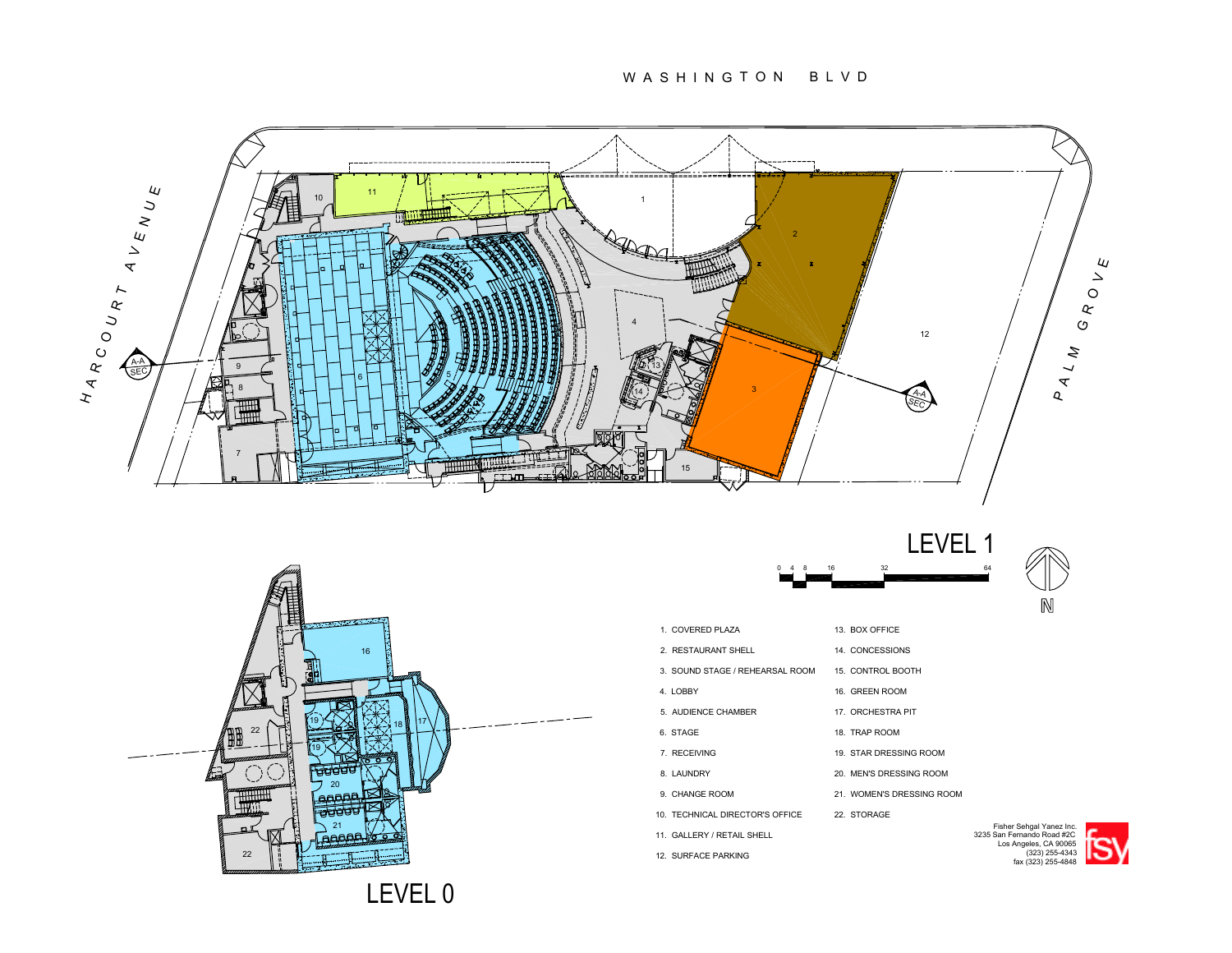



- 1. ADMIN. OFFICE #1
- 2. ADMIN. OFFICE #2
- 3. FACILITY MANAGER'S OFFICE
- 4. LOBBY
- 5. AUDIENCE CHAMBER
- 6. RETAIL / GALLERY SHELL
- 7. SOUND CONTROL
- 8. LIGHT CONTROL
- 9. OUTDOOR DECK



Los Angeles, CA 90065 3235 San Fernando Road #2C fax (323) 255-4848 (323) 255-4343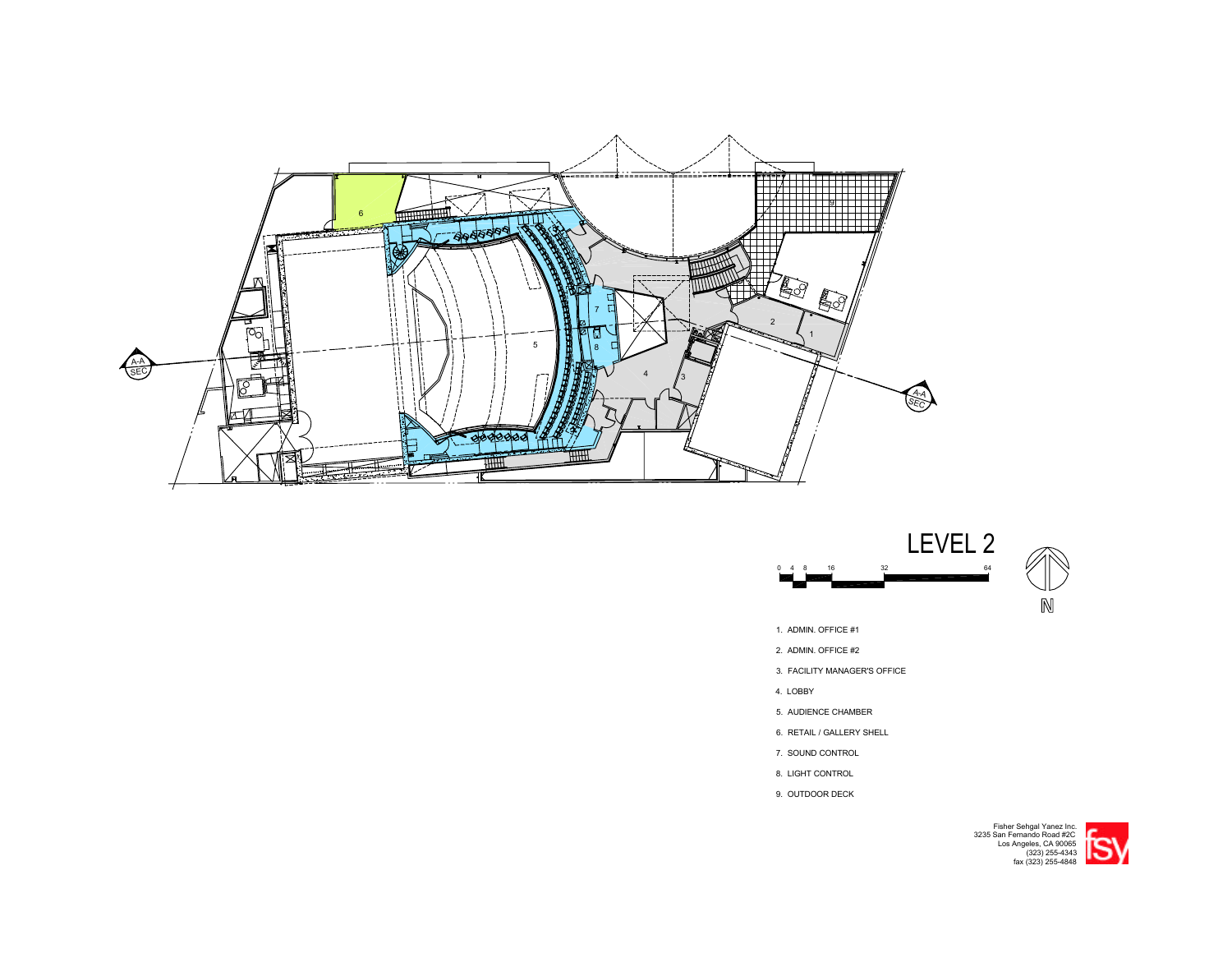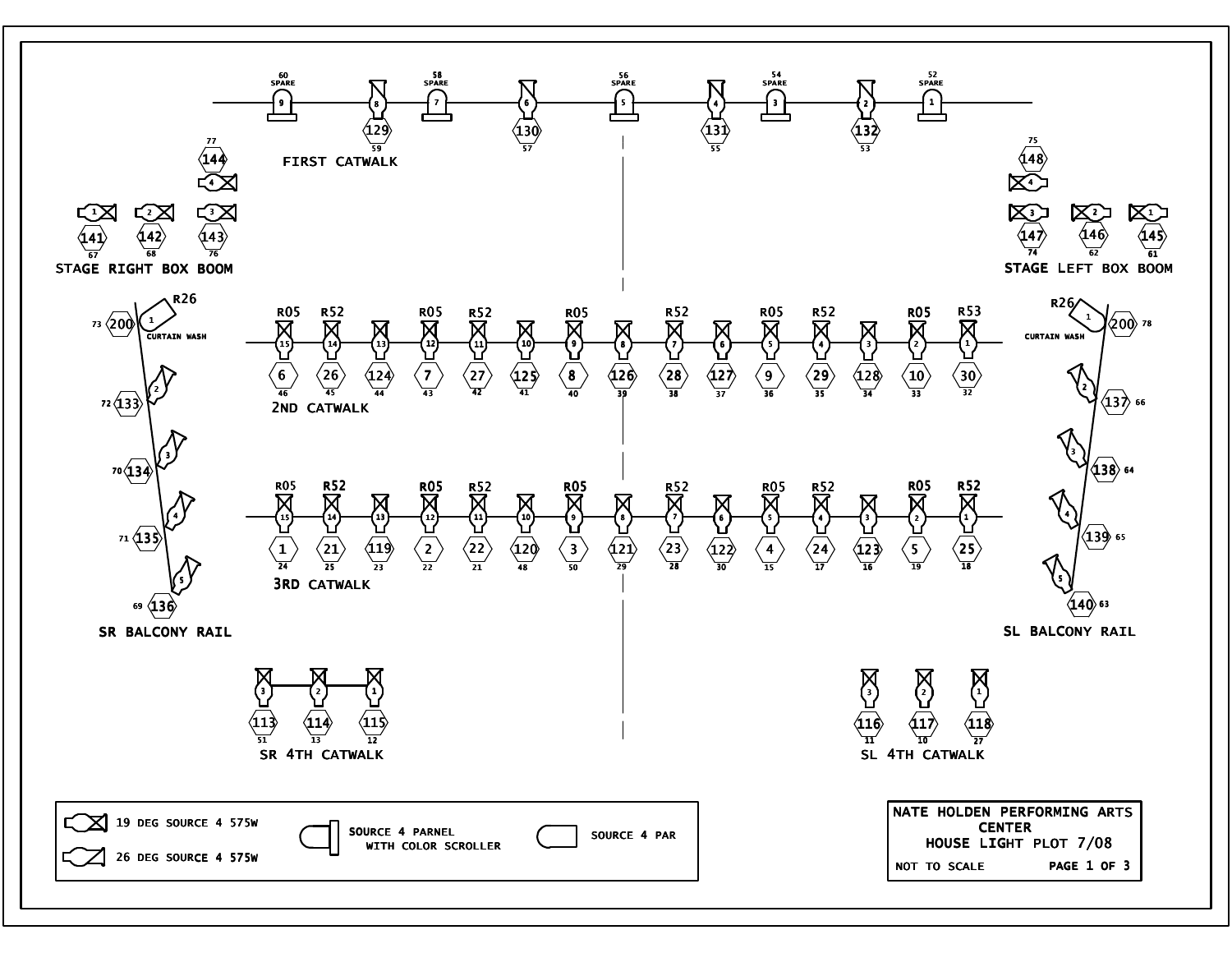